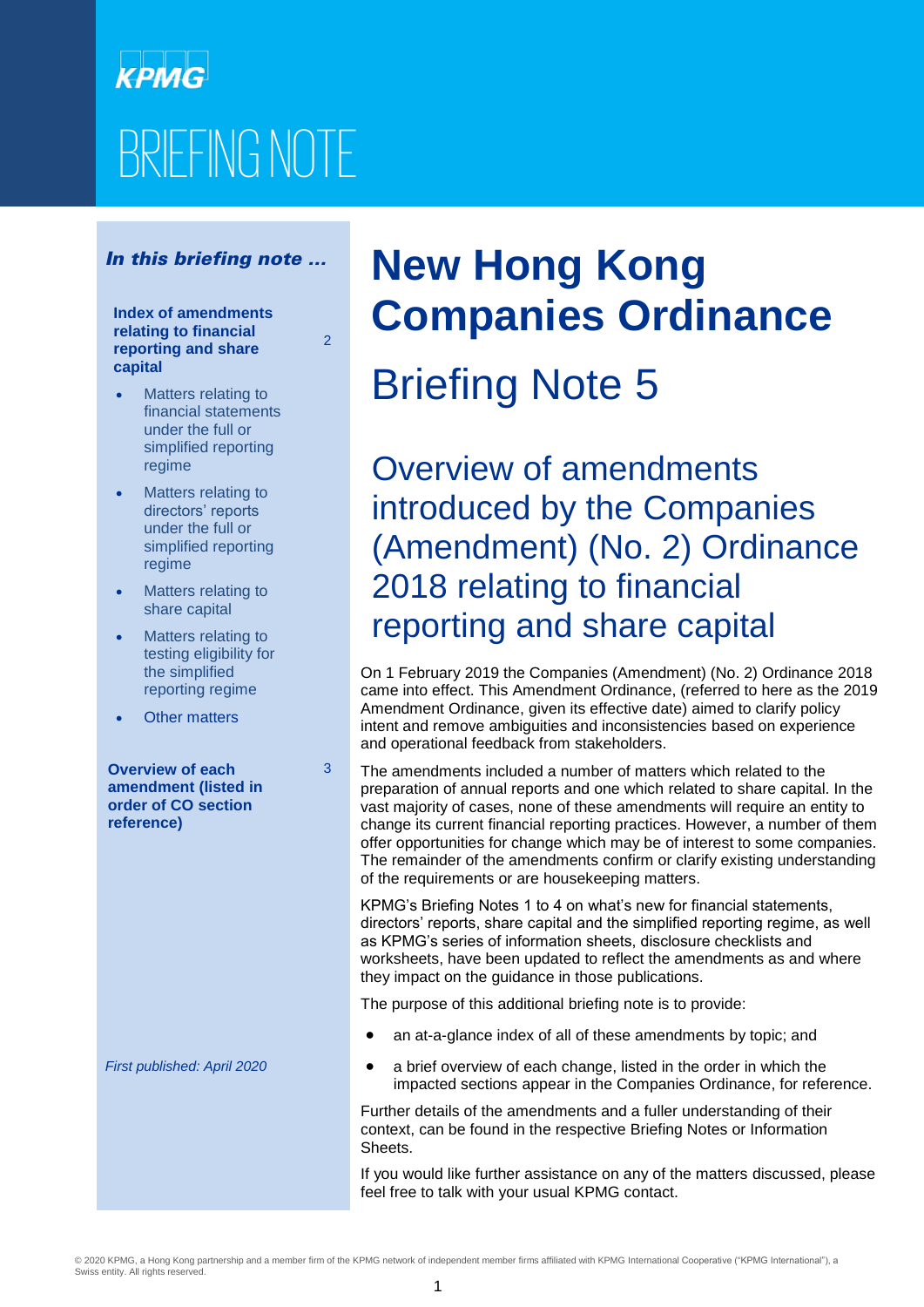### **Index of amendments relating to financial reporting and share capital**

The following index groups the amendments by topic. The "overview item" number in this table refers to where further explanation of these amendments and their impact can be found in the "Overview" section of this Briefing Note. The Overview section lists the amendments in order of their CO section reference, consistent with the approach taken in the Amendment Ordinance.

|           |                                                                                                                                                                                     | <b>Overview</b><br>item |
|-----------|-------------------------------------------------------------------------------------------------------------------------------------------------------------------------------------|-------------------------|
|           | Matters relating to financial statements under the full or simplified reporting regime                                                                                              |                         |
|           | Greater flexibility around the year end date to accommodate business practices: amendment to section<br>367                                                                         | 4                       |
| $\bullet$ | Clarification of the definition of wholly-owned: amendment to section 379(3)(a)                                                                                                     | 5                       |
| $\bullet$ | Exemption from preparing consolidated financial statements: new section 379(3)(c) for partially-owned<br>holding companies                                                          | 6                       |
| $\bullet$ | Clarification of the consequences of being exempt from preparing consolidated financial statements:<br>new section 379(3A)                                                          | $\overline{7}$          |
| $\bullet$ | Relocation of definition of accounting standards: repeal of s380(8) and new definition in 357(1) and<br>357(4)(a)                                                                   | 8                       |
| $\bullet$ | Tidying up the references to disclosure of directors' transactions: amendment to section 383(1)(e)                                                                                  | 9                       |
| $\bullet$ | Alignment of the definition of subsidiary undertaking with the HKFRS control concept: amendments to<br>Schedule 1                                                                   | 13                      |
|           | Matters relating to directors' reports under full or simplified reporting regime                                                                                                    |                         |
| $\bullet$ | Clarification of the definition of wholly-owned: amendment to section 388(3)(b)                                                                                                     | 5                       |
|           | Relief for publication of the names of the directors of subsidiaries: new sections 390(4)-(7)                                                                                       | 10                      |
|           | <b>Matters relating to share capital</b>                                                                                                                                            |                         |
| $\bullet$ | Clarification that subsidiaries of a non-Hong Kong company may amalgamate: amendments to sections<br>678 and 681                                                                    | 12                      |
|           | Matters relating to testing eligibility for the simplified reporting regime                                                                                                         |                         |
| $\bullet$ | Clarification of how to assess eligibility for the simplified reporting regime when the group includes non-<br>Hong Kong subsidiaries: amendments to section 359 and Schedule 3     | 1                       |
| $\bullet$ | "Mixed groups" now permitted to adopt the simplified reporting regime if the relevant criteria are met:<br>new sections 359(3A) and 366A and consequential amendments to Schedule 3 | $\mathbf{2}$            |
| $\bullet$ | Relaxation of approval requirements for larger "eligible" groups: amendment to section 360(2)                                                                                       | 3                       |
|           | <b>Other matters</b>                                                                                                                                                                |                         |
|           | Confirmation that section 436 does not apply to summary financial reports: amendment to the definition<br>of "non-statutory accounts" in section 436(6)                             | 11                      |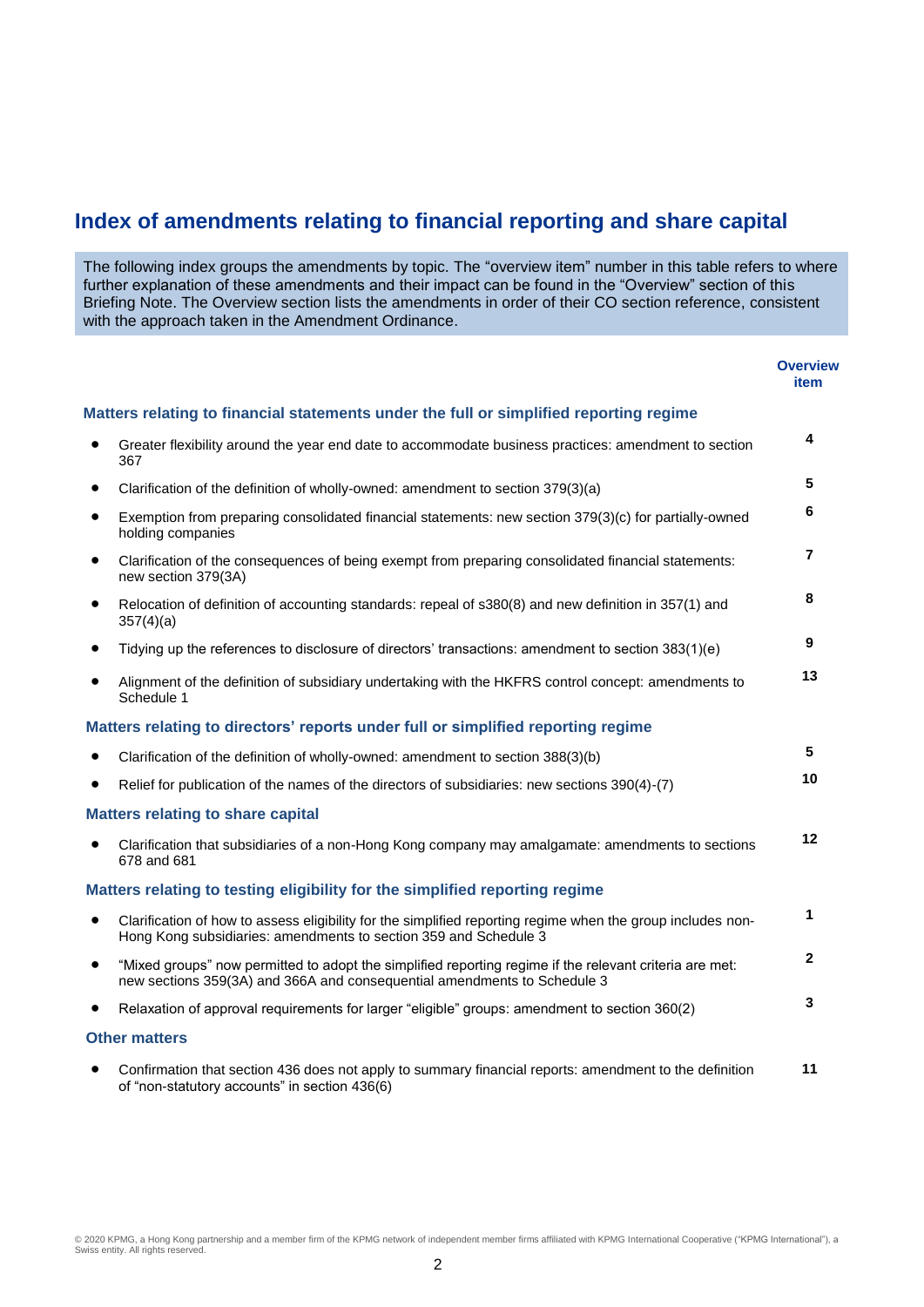#### **Overview of each amendment (listed in order of CO section reference)**

#### **1.** Clarification of how to assess eligibility for the simplified reporting regime when the group includes non-Hong Kong subsidiaries: amendments to section 359 and Schedule 3

*s357(1), s359(2)(b), s359(3)(b), s359(3A)(b), s359(5)*

Prior to the 2019 Amendment Ordinance there was no explicit statement in the CO relating to how to apply the eligibility criteria to groups which include one or more subsidiaries incorporated outside Hong Kong, where the holding company is required to prepare consolidated financial statements. This led to some diversity in views as to how to approach this topic, ranging at one extreme to the view that these overseas companies can simply be ignored when testing the group or, at the other extreme, holding the view that their presence in the group effectively prevents the group from satisfying the criteria set out in Schedule 3, regardless of their size.

The 2019 Amendment Ordinance removed this diversity by introducing new sections which explicitly refer to a "non-Hong Kong body corporate" to make clear that the same restrictions apply whether the companies in the group are incorporated in Hong Kong or elsewhere. Specifically, if the subsidiary is incorporated outside Hong Kong, then the requirements are that

- the subsidiary would not have fallen within the meaning of public company in section 12 had it been incorporated under the Hong Kong Companies Ordinance. This clarification was added by the 2019 Amendment Ordinance in a new section, s359(5)(c);
- the subsidiary does not carry on activities that are equivalent to those that are on the restricted list for Hong Kong incorporated companies, for example, any business that, had it been carried on in Hong Kong, would be required to be carried on under a valid banking license granted under the Banking Ordinance or a licence under Part V of the Securities and Futures Ordinance. This clarification was added by the 2019 Amendment Ordinance in a new section, s359(5)(a) and (b); and
- in all other respects, the subsidiary is assessed against the relevant size tests in the same way as Hong Kong incorporated companies.

*These amendments serve to create a level playing field for Hong Kong incorporated holding companies, regardless of the country of incorporation of their subsidiaries. This change will provide certainty to those companies who had assumed this was how the eligibility rules could reasonably be applied and may encourage other holding companies to take advantage of the simplified regime.*

*An introduction to the simplified reporting regime can be found in KPMG's Briefing Note 4, and we also have worksheets available to test whether a company or a group meets the eligibility criteria.*

#### **2.** "Mixed groups" now permitted to adopt the simplified reporting regime if the relevant criteria are met: new sections 359(3A) and 366A and consequential amendments to Schedule 3

*s359(3A), s366A* Prior to the 2019 Amendment Ordinance, a holding company could only be eligible to use the simplified reporting regime when preparing its consolidated annual report if all the subsidiaries in the group were of the same type as the holding company. That is, if the holding company was a private company, then the group needed to consist entirely of private companies, whereas if the holding company was a company limited by guarantee, then the group needed to consist entirely of companies limited by guarantee.

> The 2019 Amendment Ordinance relaxed this rule to allow "mixed groups" i.e. groups that contain both companies limited by guarantee and private companies limited by shares, provided that these companies meet the relevant size tests. That is:

 each company in the group needs to satisfy the size tests applicable to that type of company. For example, the revenue of any company limited by guarantee is limited to \$25 million, regardless of whether that company is in a group of companies limited by guarantee or is in a mixed group headed by a private company. Similarly, private companies must fall within the "2 out of 3" size tests for private companies, even if in a mixed group headed by a company limited by guarantee; and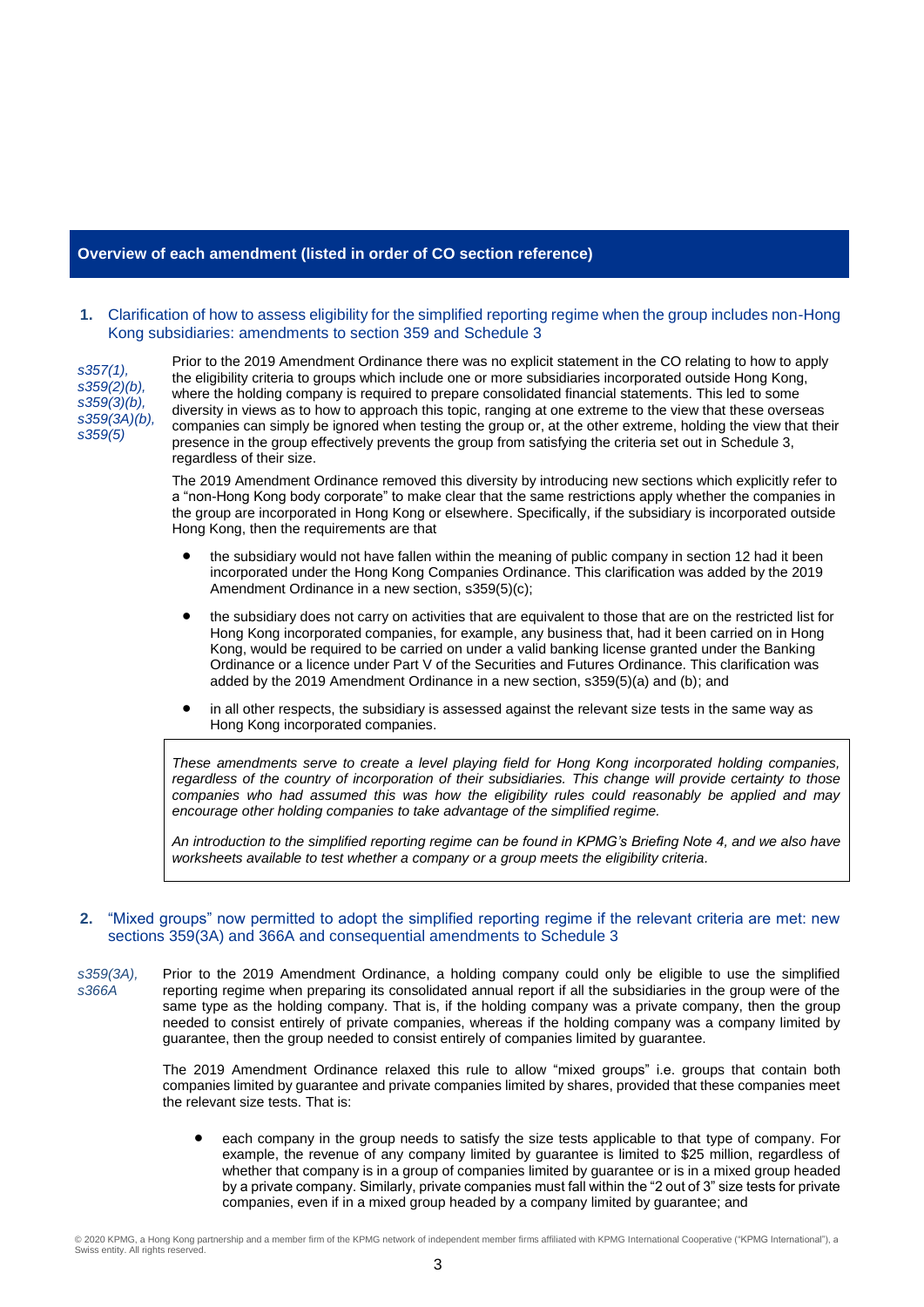when testing the group as a whole, the relevant test depends on the type of holding company. This means that if the holding company in that group is a private company, then the group as a whole needs to satisfy the size tests applicable to private groups, whereas if the holding company is a company limited by guarantee, then the group as a whole needs to satisfy the size test applicable to groups of companies limited by guarantee (i.e. the group's annual revenue cannot be more than \$25 million).

*These amendments relax one specific aspect of the eligibility criteria which served no useful purpose and may enable more holding companies to take advantage of the simplified regime.*

*The appendices to KPMG's Briefing Note 4 look in depth at establishing eligibility, and we also have worksheets available to test whether a company or a group meets the eligibility criteria, depending on whether the holding company is a private company or a company limited by guarantee.* 

#### **3.** Relaxation of approval requirements for larger "eligible" groups: amendment to section 360(2)

*s360(2)* Prior to the 2019 Amendment Ordinance, one of the eligibility criteria was that it was necessary for all companies in a group to be eligible for the reporting exemption in their own right, as well as the group as a whole passing the tests. This meant that it would be necessary to obtain shareholder approval (or at least no objection) from all the shareholders of any subsidiaries which exceeded the smaller size tests, including from the non-controlling shareholders.

> The 2019 Amendment Ordinance simplified the approval process for groups, such that going forward it is only necessary for the holding company to obtain approval from its own shareholders and not from the noncontrolling shareholders of any of its larger "eligible" subsidiaries.

> *This amendment streamlines the processes for the holding company of a larger eligible group seeking to prepare a simplified annual report for its shareholders.*

> *However, it should be noted that the holding company's group assessment is solely for the purposes of determining whether the holding company can take advantage of the simplified reporting regime when preparing its own consolidated annual report. Regardless of what the holding company decides, each Hong Kong incorporated company within the group will be required to make its own decision as to which reporting*  regime to follow and, if a subsidiary wishes to use the simplified reporting regime for its own annual report, then *it may still need to obtain its own shareholder approvals.*

> *Briefing Note 4 takes a closer look at the shareholder approval requirements which apply to larger "eligible" private companies.*

#### **4.** Greater flexibility around the year end date to accommodate business practices: amendment to section 367

*s367(1), (2)*

The new CO, as originally effective in 2014, effectively defined the reporting date as being the anniversary of the previous reporting date i.e. a date exactly one full calendar year later. Therefore, if the reporting period ended on any other day, this was regarded as a "change in the reporting date" which would be subject to the requirements which would apply whenever directors planned to change the year end date. This caused difficulties for entities that defined their reporting period as an exact 52 week period, or, for example, as ending on the last Friday in February each year.

To cater for such entities, the 2019 Amendment Ordinance amended the definition of "financial year" in subsections (1) and (2) of s367 to allow for the financial year end date to be any date within a period of 7 days before or after the anniversary of the previous financial year end date.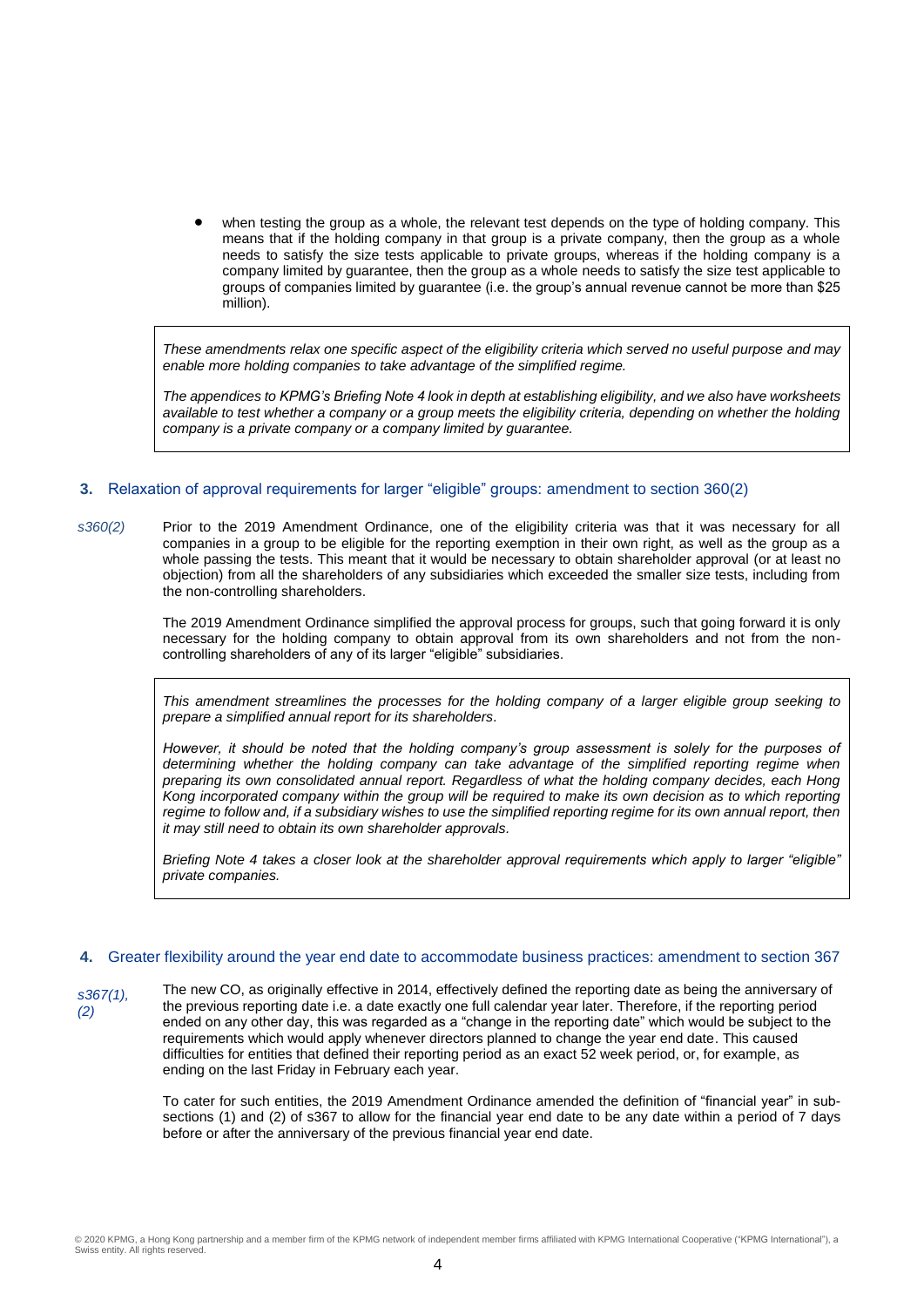*This is a minor change which is expected to have minimal impact to most companies. Further details on the requirements that continue to apply whenever a company wishes to change its year end date by more than 7 days can be found in Briefing Note 1.*

#### **5.** Clarification of the definition of wholly-owned: amendments to sections 379(3)(a) and 388(3)(b)

*s379(3)(a), s388(3)(b)* The CO contains certain exemptions which are available to companies which are the wholly owned subsidiary of another body corporate. Specifically, these companies are exempt from preparing consolidated financial statements and from including a business review in their directors' reports. Prior to the 2019 Amendment Ordinance, the exemption referred to companies which were a wholly owned subsidiary of another body corporate "in the financial year". This wording was inconsistent with the generally held view that it was only acceptable for an entity to take advantage of these exemptions when preparing its annual report if it was still a wholly-owned subsidiary at the year end.

> The 2019 Amendment Ordinance clarified this issue by amending the wording in sections 379(3)(a) and 388(3)(b) such that the relevant date is now stated to be "at the end of the financial year".

*This change is not expected to change practice, since it aligns the CO with common understanding.* 

*Further information on the meaning of "wholly-owned" can be found in KPMG's Information Sheets on "The requirement to prepare consolidated financial statements: Which companies does it apply to and how to claim exemption?" and "Claiming exemption from the requirement to prepare a business review".*

#### **6.** Exemption from preparing consolidated financial statements: new section 379(3)(c) for partially-owned holding companies

*s379(3)(b), s379(3)(c)* The new CO effective in 2014 contained a new way by which partially-owned holding companies could be exempt from preparing consolidated financial statements. This involved writing to the shareholders before the end of the first half of the current financial year to notify them of the directors' plan not to prepare consolidated financial statements. If no shareholders objected then the directors were permitted to prepare company-level financial statements.

> The 2019 Amendment Ordinance introduces an alternative method by which partially-owned parents can confirm the views of their shareholders later in the year. This is in a new sub-section, s379(3)(c).

> In accordance with s379(3)(c), a partially-owned parent will be exempt from preparing consolidated financial statements if all of its members agree in writing before the end of the financial year that consolidated financial statements will not be prepared for that financial year.

> *This new alternative method provides some relief for those entities whose circumstances changed during the year or who overlooked the 6 month rule, provided that all of the shareholders are willing to confirm in writing that they are content with company-level financial statements.*

> However, this new method still requires action to be taken during the financial year and so will not provide relief *to those parents who only consider this issue at the time of preparing their annual report.*

> *An introduction to the requirements around who has to prepare consolidated financial statements can be found in KPMG's Briefing Note 1, with a closer look in the Information Sheet on this topic.*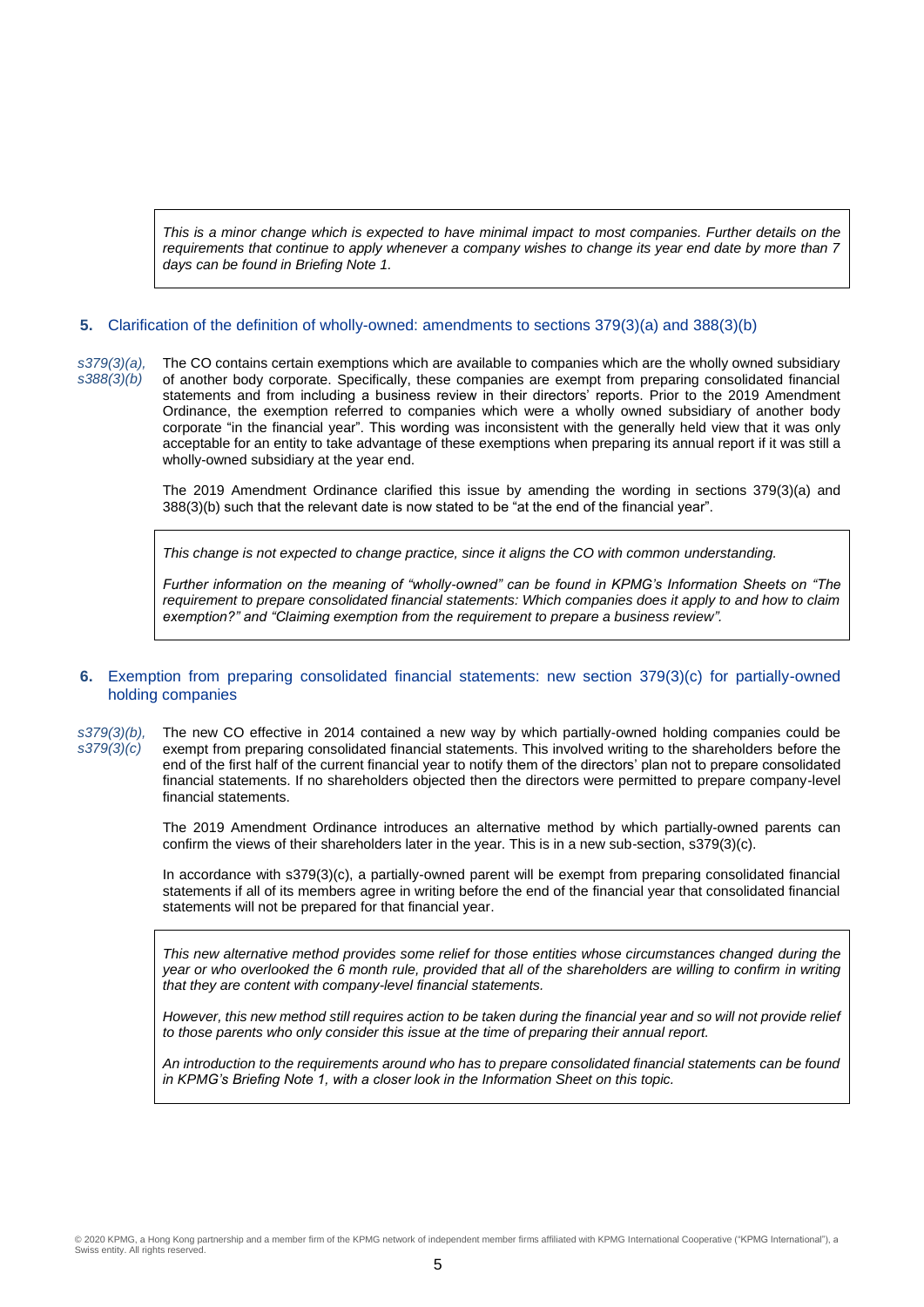#### **7.** Clarification of the consequences of being exempt from preparing consolidated financial statements: new section 379(3A)

*s379(3A)* Prior to the 2019 Amendment Ordinance, the wording of section 379 indicated that wholly-owned holding companies were required to prepare company-level financial statements. This raised concerns for any whollyowned holding company that chose to prepare consolidated financial statements. Specifically, the concern was that the consolidated financial statements would be regarded as non-statutory financial statements and the company would still be required to prepare a full set of company-level financial statements in order to satisfy section 379, even though all other holding companies preparing consolidated financial statements would not be so required.

> This concern was initially addressed by guidance from the Companies Registry confirming that wholly-owned holding companies do have a choice of either preparing company-level financial statements or consolidated financial statements and do not need to prepare both sets, provided that the set prepared satisfied the relevant requirements of the Companies Ordinance. This guidance has now been confirmed in a new section, section 379(3A)(a), introduced by the 2019 Amendment Ordinance.

> New section 379(3A)(b) then further confirms that if the directors and shareholders of a partially-owned holding company take steps to satisfy the exemption criteria set out in section 379(3)(b) or section 379(3)(c) (as discussed above in item 6), then the directors must prepare company-level financial statements that comply with s380 and 383 as per s379(1). That is, in the case of partially-owned holding companies, the choice relates to whether or not to take steps to satisfy the exemption criteria. Once that choice has been made, then the directors should follow through with the plan according to the shareholder wishes.

> *This new section 379(3A) addresses technical issues with the previous wording of section 379 and is not expected to change current practice.*

> *As mentioned above, an introduction to the requirements around who has to prepare consolidated financial statements can be found in KPMG's Briefing Note 1, with a closer look in the Information Sheet on this topic.*

#### **8.** Relocation of definition of accounting standards: repeal of s380(8) and new definition in 357(1) and 357(4)(a)

*s380(8) (now repealed), s357(1) and (4)(a)* As discussed in Briefing Note 1, one of the changes introduced by the new CO in 2014 was to give statutory backing to accounting standards issued by the HKICPA. This was done through the requirement in section 380(4)(b) that financial statements should comply with the accounting standards applicable to the financial statements, and the interpretations in section 380(8) of the meaning of "accounting standards" and "applicable".

The 2019 Amendment Ordinance effectively relocated those interpretations from section 380(8) to section 357. Specifically, the definition of "accounting standards" can now be found in section 357(1) and the interpretation of "applicable" can be found in section 357(4)(a), while section 380(8) has been repealed.

*These amendments were a housekeeping exercise by the law draftsman and have no impact in practice.*

*Further details on the statutory backing for accounting standards can be found in Briefing Note 1, and an information sheet is also available on asserting dual compliance with HKFRS and IFRS® Standards.*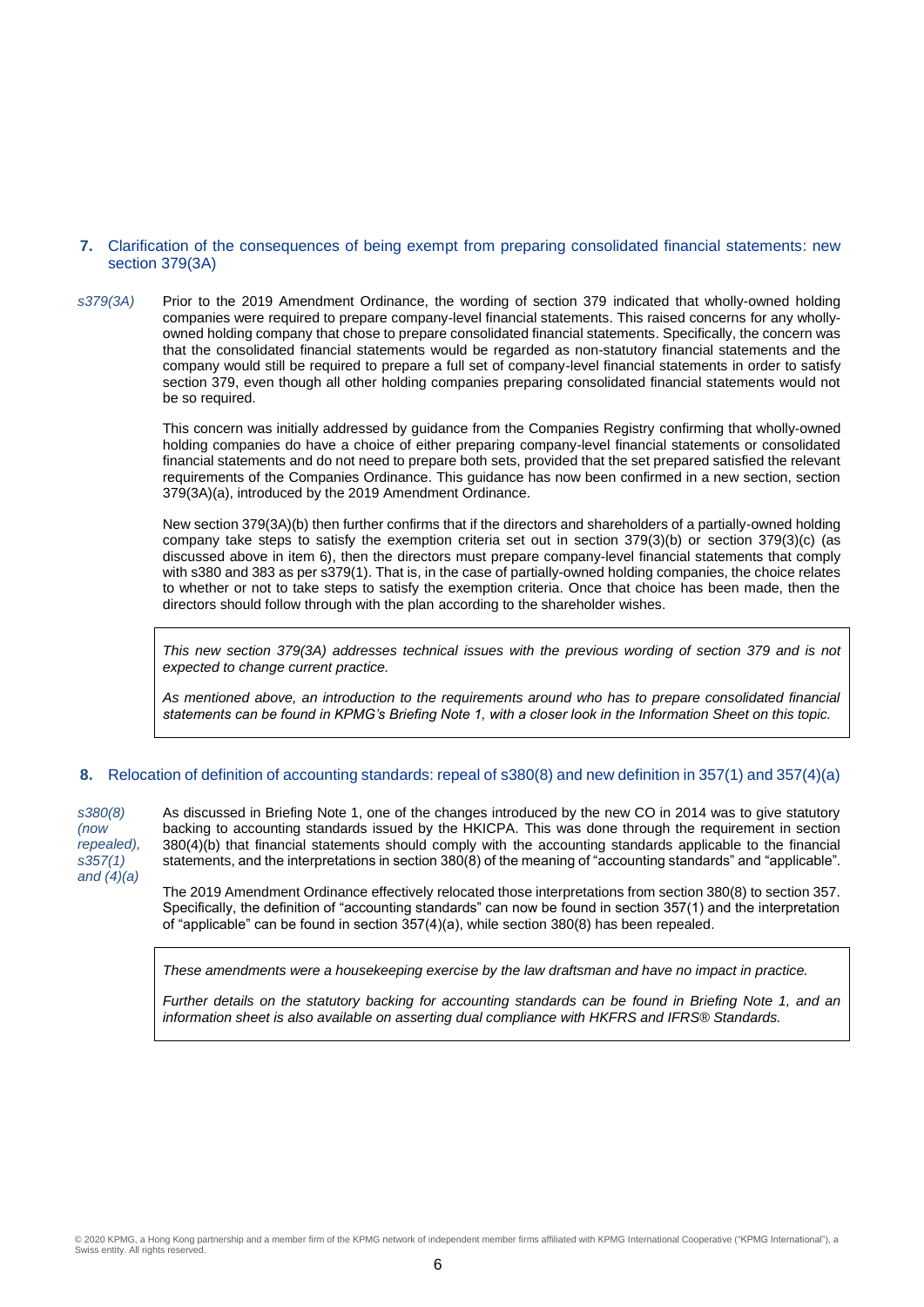#### **9.** Tidying up the references to disclosure of directors' transactions: amendment to section 383(1)(e)

*s383(1)(e)* As discussed in Briefing Notes 1 and 2, one of the changes introduced by the new CO in 2014 was to move certain of the disclosures relating to material interests of directors in transactions, arrangements or contracts from the directors' report into the financial statements, and therefore to come within the scope of the audit once the new CO became effective.

> The original wording in section 383(1)(e) indicated that the Government intended to issue subsidiary legislation such that the transactions, arrangements or contracts to be disclosed in the financial statements would include those entered into either by the company or by another company in the same group of companies. However, the subsidiary legislation in question, being Cap. 622D (relating to the contents of the directors' report) and Cap.622G (relating to the disclosure in the financial statements), effectively limits the impact of section 383(1)(e) such that those material transactions, arrangements or contracts with directors entered into by another company in the same group of companies continue to be disclosed in the directors' report, and are not required to be disclosed in the financial statements.

> This inconsistency has been rectified by the 2019 Amendment Ordinance deleting the redundant words "or another company in the same group of companies" from section 383(1)(e) in order to be consistent with the effective scope of that section.

*This amendment was a housekeeping exercise by the law draftsman and has no impact in practice.*

*Further details of the disclosure requirements applicable to the financial statements and the directors' report can be found in Briefing Notes 1 and 2 respectively. A disclosure checklist is also available.* 

#### **10.** Relief for publication of the names of the directors of subsidiaries: new sections 390(4)-(7)

*s390(4) to (7)* The new CO, as effective in 2014, introduced a new requirement that if a parent company prepares consolidated financial statements, then the directors' report must be a **consolidated** report so far as the disclosure of the directors' names is concerned. This means that it is also necessary to disclose the names of any persons who are or were directors of any of the subsidiaries included in the consolidated financial statements.

> In most cases, the disclosure of information relating to directors in a directors' report relates only to the directors of the company (i.e. the directors of the parent which heads up the consolidated group). For example, the disclosure of directors' remuneration only relates to the individuals who were directors of the holding company. Therefore, the new disclosure of directors' names on a consolidated basis was a surprising exception to this general approach, and concerns were soon expressed on the practical implementation of this requirement, particularly from large corporate groups.

The Companies Registry responded by publishing an FAQ on their website permitting the disclosure of the names of the directors of the subsidiaries to be omitted from the directors' report provided that the directors' report included a cross reference to an accessible location where the list of directors of the subsidiaries could be found in full (e.g. by providing a link to the relevant website location which contained a full list of the names).

This practical approach has now been reflected in the new CO by way of amendments to section 390. Specifically, as a result of new sub-sections (4) to (7), there is no need to include the list of names of the directors of the subsidiaries in the directors' report, provided the company makes this list available throughout the relevant period either:

- (a) at the company's registered office, where it is made available for inspection by the members free of charge during business hours; or
- (b) on the company's website.

Under s390(5), the list should contain the name of every person who was a director of the company's subsidiary undertakings during the financial year or during the period between the end of the financial year and the date of approval of the directors' report. According to s390(7), this list should be continually available throughout the period until the next directors' report is sent to the members.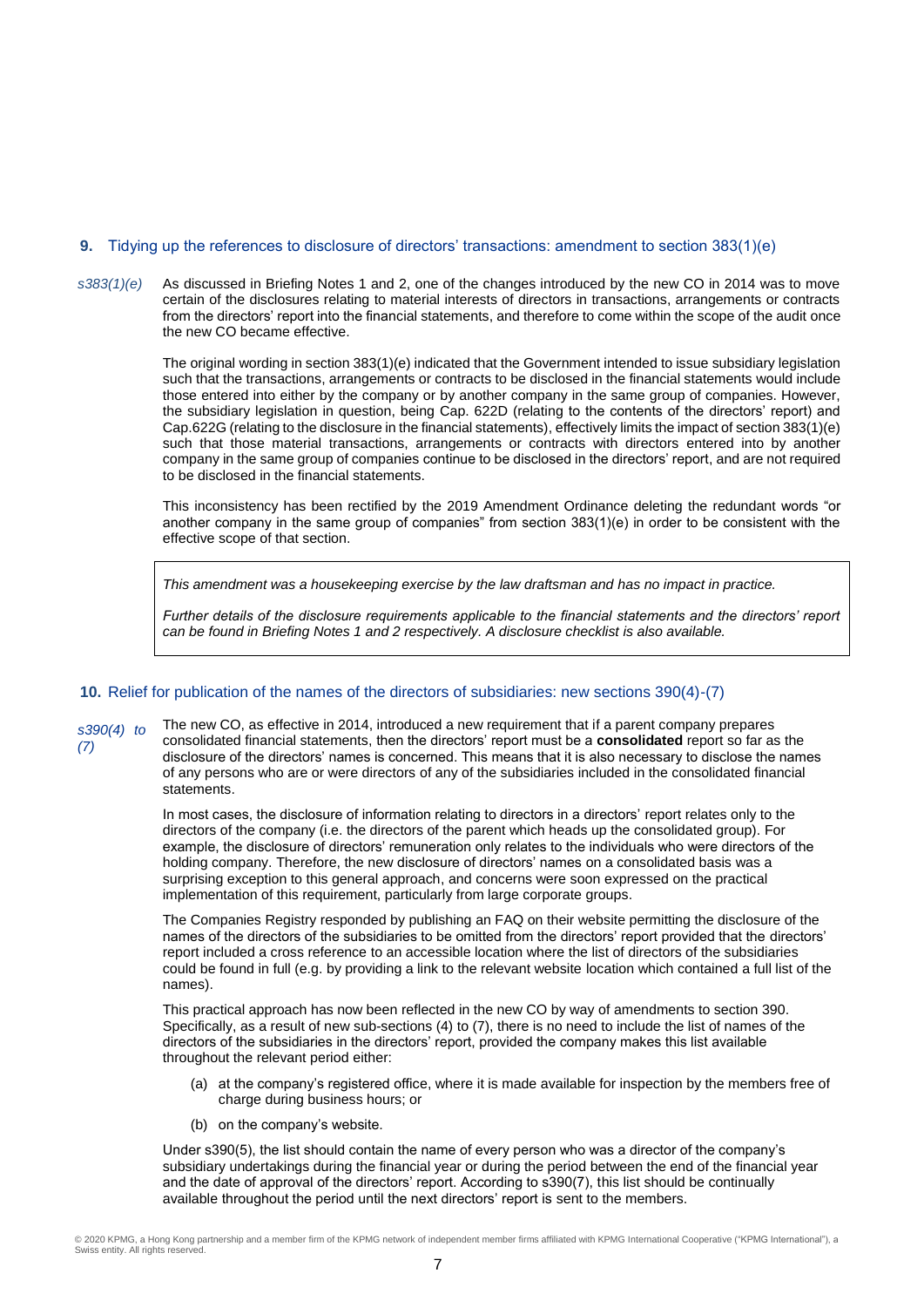*This amendment provides some relief to companies in terms of the length of their annual reports. However, it does not relieve the company from maintaining this information for the whole group and this may continue to be an administrative burden, particularly for large groups.* 

*The disclosure of directors' names is discussed in Briefing Note 2.*

#### **11.** Confirmation that section 436 does not apply to summary financial reports: amendment to the definition of "non-statutory accounts" in section 436(6)

*s436(6)* Prior to the 2019 Amendment Ordinance, the definition of "non-statutory accounts" in section 436(6), when read literally, appeared to include summary financial reports, and to some extent the requirements of section 436 overlapped or contradicted with the requirements of section 439 and the Cap 622E in respect of disclosures in a summary financial report and attaching an auditor's report.

> This issue was previously clarified in Accounting Bulletin 6 (AB 6), issued by the HKICPA after being developed in consultation with the Companies Registry, which confirmed that section 436 was not intended to apply to summary financial reports. The 2019 Amendment confirms that position by amending the definition of "nonstatutory accounts" to explicitly state that it excludes any summary financial report. AB 6 was consequently updated in June 2019.

> *This amendment addressed a technicality in the wording of section 436 and is not expected to have an impact in practice.*

> *Further details on the requirements of section 436, which apply when statutory or non-statutory accounts are made available to others, and the guidance and examples in AB 6 can be found in our Information Sheet on this topic.*

#### **12.** Clarification that subsidiaries of a non-Hong Kong company may amalgamate: amendments to sections 678 and 681

*s678 and 681,*  One of the changes introduced by the new CO effective in 2014 was a new court-free way to amalgamate companies. These amalgamations could either be an amalgamation of a holding company and one or more of its wholly-owned subsidiaries (a "vertical amalgamation") or between two or more subsidiaries wholly-owned by a common parent (a "horizontal amalgamation").

> The 2019 Amendment Ordinance amended s678 and s681 to clarify the definition of a wholly-owned subsidiary for the purposes of these new requirements. As a result of these amendments, it is now clear that wholly-owned subsidiaries may horizontally amalgamate even if their common parent is not a Hong Kong incorporated company. This is indicated by the use of "body corporate" in this definition, rather than "company" as was previously the case.

*This change is not expected to change practice, since it aligns the CO with common understanding.*

*Further details on court-free amalgamations can be found in KPMG's Briefing Note 3.*